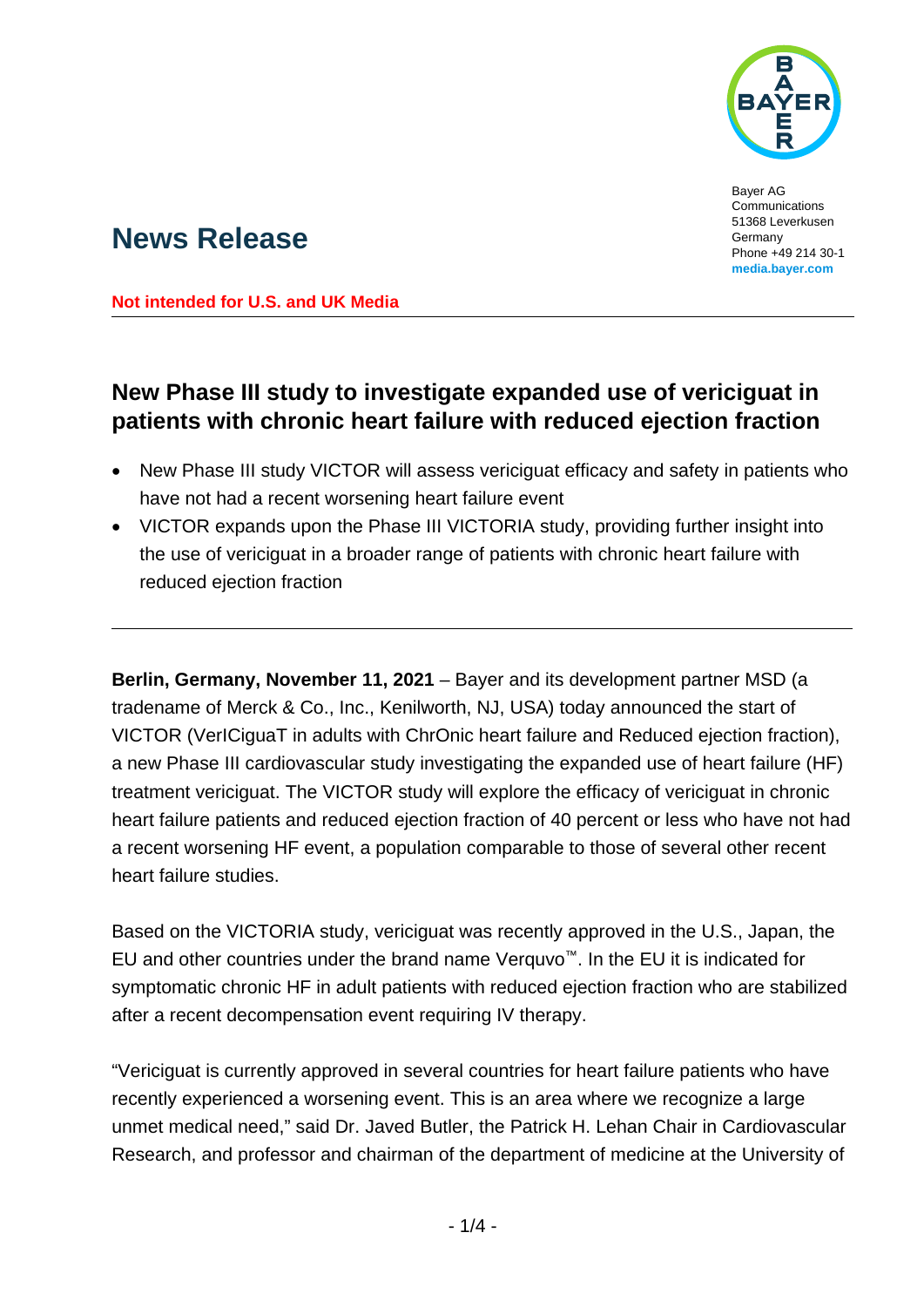Mississippi Medical Center. "With VICTOR, we look forward to assessing the use of vericiguat earlier in the progression of heart failure and evaluating its potential benefit for a broader heart failure population."

"We are pleased to see the difference that vericiguat has started to make for those living with heart failure. This new Phase III study, VICTOR, reflects our mission to bring that potential benefit to even more patients," said Dr. Christian Rommel, Member of the Executive Committee of Bayer AG's Pharmaceutical Division and Head of Research and Development. "In addition to this key study, we are committed to gathering further evidence regarding the use of vericiguat."

Recruitment for the VICTOR trial has begun and is expected to enroll approximately 6,000 adults with chronic HF and reduced ejection fraction of 40 percent or less who have not had a recent worsening HF event, complementary to the VICTORIA study patient population. The primary efficacy endpoint is the time to first event of cardiovascular death or hospitalization for HF [\(NCT05093933\)](https://clinicaltrials.gov/ct2/show/NCT05093933?term=mk-1242&draw=2&rank=1).

Vericiguat is being jointly developed with MSD (a tradename of Merck & Co., Inc., Kenilworth, NJ, USA).

### **About Vericiguat**

Vericiguat 2.5 mg, 5 mg, and 10 mg is an oral once daily stimulator of soluble guanylate cyclase (sGC), an important enzyme in the nitric oxide (NO) signaling pathway. When NO binds to sGC, the enzyme catalyses the synthesis of intracellular cyclic guanosine monophosphate (cGMP), a second messenger that plays a role in the regulation of vascular tone, cardiac contractility, and cardiac remodeling. Heart failure is associated with impaired synthesis of NO and decreased activity of sGC, which may contribute to myocardial and vascular dysfunction. By directly stimulating sGC, independently of and synergistically with NO, vericiguat augments levels of intracellular cGMP, leading to smooth muscle relaxation and vasodilation.

### **About the Worldwide Collaboration between Bayer and MSD**

Since October 2014, Bayer and MSD have pursued a worldwide collaboration in the field of sGC modulators. The collaboration brings together two leading companies that have stated their intent to fully evaluate this therapeutic class in areas of unmet medical need. The vericiguat program is being co-developed by Bayer and MSD. MSD has the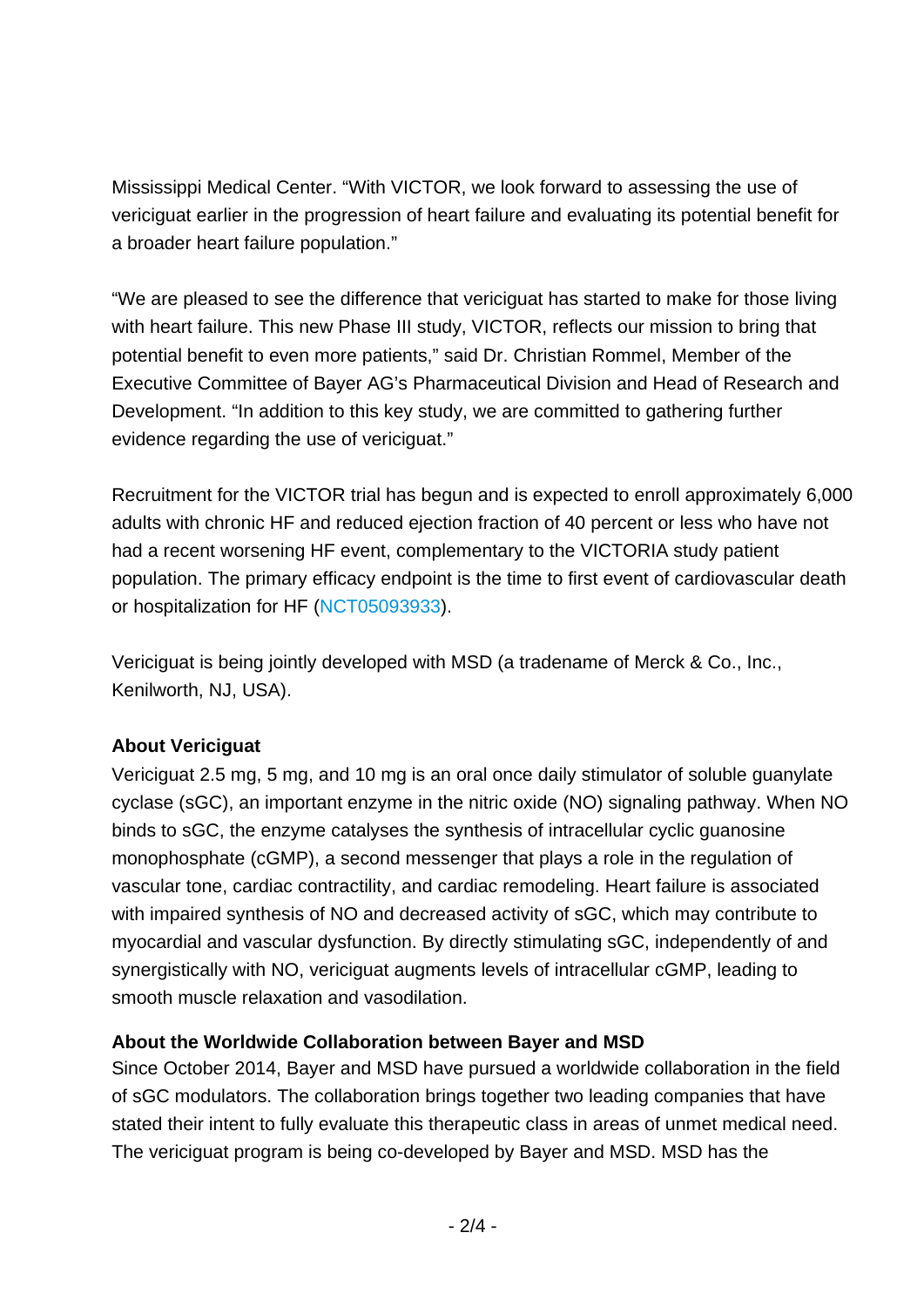commercial rights to vericiguat in the U.S. and Bayer has the exclusive commercial rights in the rest of world. The companies share equally the costs of the development of vericiguat.

#### **About Cardiology at Bayer**

Bayer is an innovation leader in the area of cardiovascular diseases, with a long-standing commitment to delivering science for a better life by advancing a portfolio of innovative treatments. The heart and the kidneys are closely linked in health and disease, and Bayer is working in a wide range of therapeutic areas on new treatment approaches for cardiovascular and kidney diseases with high unmet medical needs. The cardiology franchise at Bayer already includes a number of products and several other compounds are in various stages of preclinical and clinical development. Together, these products reflect the company's approach to research, which prioritizes targets and pathways with the potential to impact the way that cardiovascular diseases are treated.

#### **About Bayer**

Bayer is a global enterprise with core competencies in the life science fields of health care and nutrition. Its products and services are designed to help people and planet thrive by supporting efforts to master the major challenges presented by a growing and aging global population. Bayer is committed to drive sustainable development and generate a positive impact with its businesses. At the same time, the Group aims to increase its earning power and create value through innovation and growth. The Bayer brand stands for trust, reliability and quality throughout the world. In fiscal 2020, the Group employed around 100,000 people and had sales of 41.4 billion euros. R&D expenses before special items amounted to 4.9 billion euros. For more information, go to [www.bayer.com.](http://www.bayer.com/)

Contact for media inquiries:

**Doreen Schroeder, phone +49 30 468-11399** Email: [doreen.schroeder@bayer.com](mailto:doreen.schroeder@bayer.com)

Contact for investor inquiries:

**Bayer Investor Relations Team, phone +49 214 30-72704** Email: [ir@bayer.com](mailto:ir@bayer.com) [www.bayer.com/en/investors/ir-team](https://www.bayer.com/en/investors/ir-team)